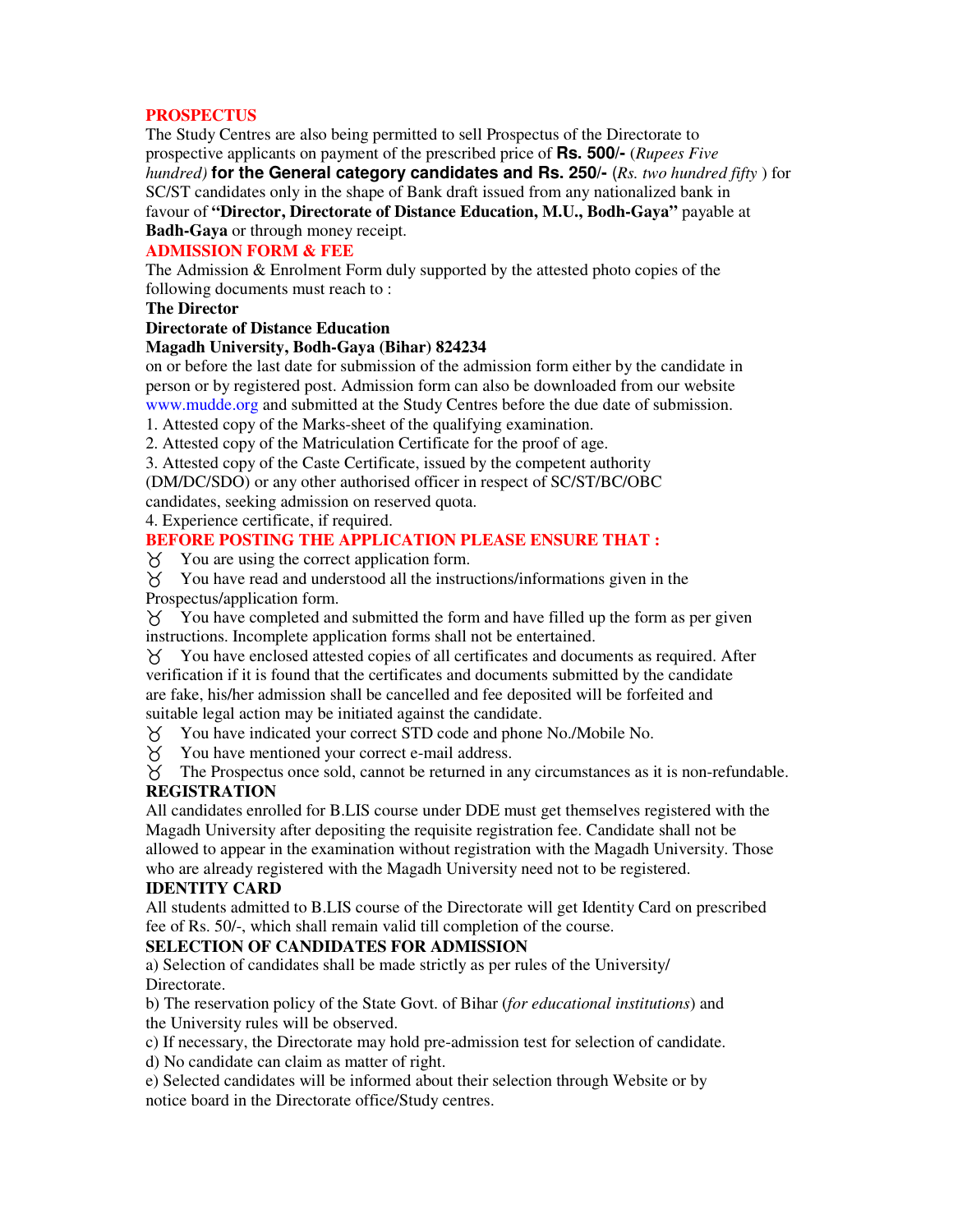f) The candidate will have to produce the selection letter and all the original documents as mentioned above, along with the Bank Draft of the amount prescribed as fee for the course before he/she can be admitted. The demand draft issued from any nationalised bank in favour of "Director, DDE, M.U. Bodh-Gaya" payable at Bodh-Gaya. Cash payment will not be accepted except in special circumstances through money receipt.

g) After admission, each candidate will be given an Enrolment number. He must quote the Enrolment number and course name in all future correspondence with the Directorate / Study Centre. Any letter, which does not bear the Enrolment number will not be entertained.

h) Candidate must contact the Director, DDE, M.U. Bodh-Gaya to find out the status of his/her request for admission, if needed during office hour only.

i) The University reserves the right to amend the schedule, rules, course structure and fee structure as and when it seems necessary.

# **IMPORTANT CONSIDERATIONS WHILE APPLYING FOR ADMISSION**

 $\gamma$  In no case original documents be sent along with the admission form; only attested copies of the documents should be enclosed. However, at the time of admission the following documents will be required in original, along with their attested photo copy for verification. Original documents except CLC will be returned to the candidate immediately after verification and comparison.

 Two ticket size colour photographs of the candidate be submitted at the time of counselling.

 The candidate selected for admission must pay the required charges in full at the time of admission itself, and fill all other form and documents as required by the Directorate.

 $\gamma$  There is no provision of exemption of course fee & other charges for any category of candidates.

 On the reverse side of the Demand Draft, the candidate must write his/her name, admission form no. and the name of the course applied for.

 Candidates are advised to retain photo copy of the Demand Draft for their personal use and record.

 $\chi$  No refund of course fee & other charges is allowed for any reason and in any case.

 Ensure the correctness of your Mailing address, Pin code, E-mail, Telephone/Mobile No. DDE, M.U. will not accept any responsibility for any postal delay/irregularity or loss in postal transit.

 $\chi$  It is the responsibility of the candidates to ascertain whether they possess the requisite qualification for admission. Having been called for the written test/counselling does not necessarily mean acceptance of the eligibility.

 Admission to various programmes will however be subject to verification of facts from the original certificates/documents of the candidates. In case any discrepancy should arise, even at a later point of time after admission, the university reserves all right to cancel the candidate's admission and this decision shall be final.

## **CHANGE OF ADDRESS**

Any change in the address of the candidate enrolled must be communicated to the Directorate immediately.

# **STUDENT SUPPORT SERVICE**

In order to provide support to its learners, the Directorate at present has established six study centres headed by the co-ordinator incharge. At the study centres the learners interact with the Academic Counsellors and other learners, refer to books in the Library, watch / listen to audio / video cassettes and interact with the co-ordinator on administrative and academic matters. The list of study centres with centre code is given below :

# **Study Centre Code Name of Study Centres**

01 Gaya College, Gaya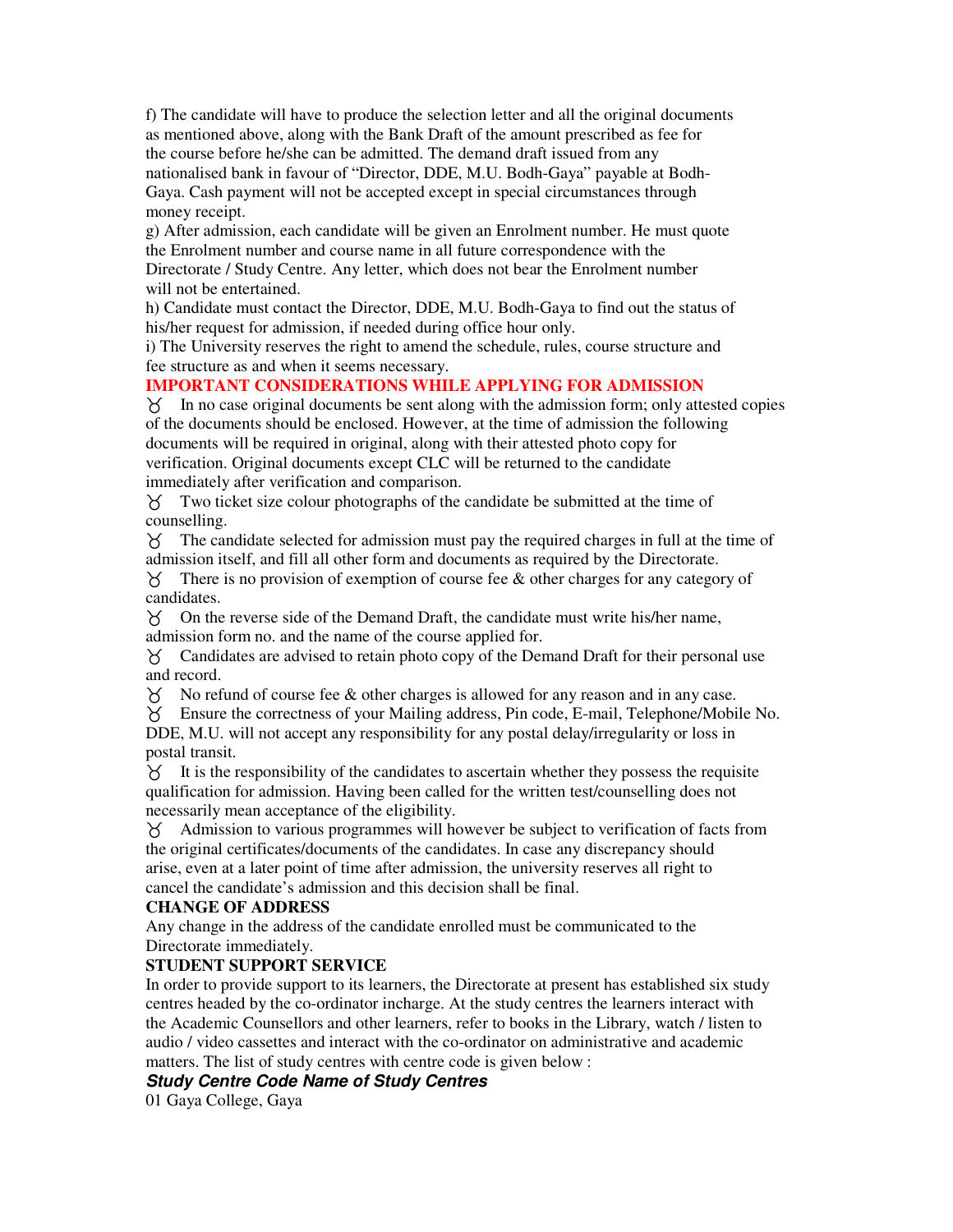#### 02 J. D. Women's College, Patna

03 A. N. College, Patna

04 Nalanda College, Biharsharif.

05 S. Sinha College, Aurangabad

06 Sri Arvind Mahila College, Patna

Counselling/Contact classes of students after admission shall normally be done at their specified study centre allotted by the Directorate. However, in case of inadequate counselling facility in some particular course(s), the counselling may be provided at other Study Centres to be named by the Directorate and to be communicated to students accordingly. The candidate will be required to attend atleast 75% of their counselling sessions at the designated counselling centres, otherwise they will not be permitted to appear in the final examination.

#### **Programme Delivery**

The methodology of instruction in these programmes is different from that of face -to- face mode. The distance mode learning system is more learner - oriented and the learner is an active participant in the teaching-learning process. Most of the instructions are imparted through distance education methodology rather than face - to - face communication. The Directorate may tries to follow a multimedia approach for instruction in future.

**(a) Self Instructional Material :** The printed study material in Hindi (written in selfinstructional style) for theory and practical components of the programmes will be supplied

to the learners on payment of course material charge as mentioned in fee column at the time of admission.

Students enrolled with DDE will preferably get the study material in the form of self-learning material (SLM) and assignment either directly from DDE, Magadh University headquarter or from Study Centres as the case may be.

"At present the self-learning material will be supplied in Hindi language only." The students are advised to consult their faculty at the centre and refer to text books and reference books available in the market or libraries.

**(b) Audio-Visual Material Aids :** The learning package contains audio and video cassettes for better clarification and enhancement of understanding of the course material given to the learner. A video programme is normally of 25-30 minutes duration. The Audio Tape are run and Video Cassettes are screened at the study centres during specific sessions which are duly notified for the benefit of the learners.

**(c)** Students are advised to consult their study centres throughout the sessions and always be in touch with the DDE headquarter/ DDE website for day to day information, otherwise they can miss even the most important informations, date, communique and which can spoil their correct. The Directorate will not be responsible for such deed. **No individual informations will be sent to any students.** 

**(d) Counselling Sessions :** Normally counselling sessions are held as per schedule drawn by the Study Centres, mostly held during the non-working hours of the host institutions where the study centres are located.

**(e) Practical/Project Work :** B.LIS Programme have practical / project components also. Practical are held at designated institutions for which time schedule will be provided by the Study Centres. Attendance at practical is compulsory. Keeping in view the flexibility as regards choice of time for study, one way is to skip practical during a year but for doing it in a subsequent year or in order to have a repeat exercise, additional fee determined by the university has to be paid. For project work, Study Centres will provide the necessary guidance but the learner will have to manage his / her own resources.

The evaluation of learners mainly depend upon various instructional activities undertaken by them. A learner has to write assignment responses compulsorily before taking term-end examination from time to time to complete the academic programme.

## **EXAMINATIONS**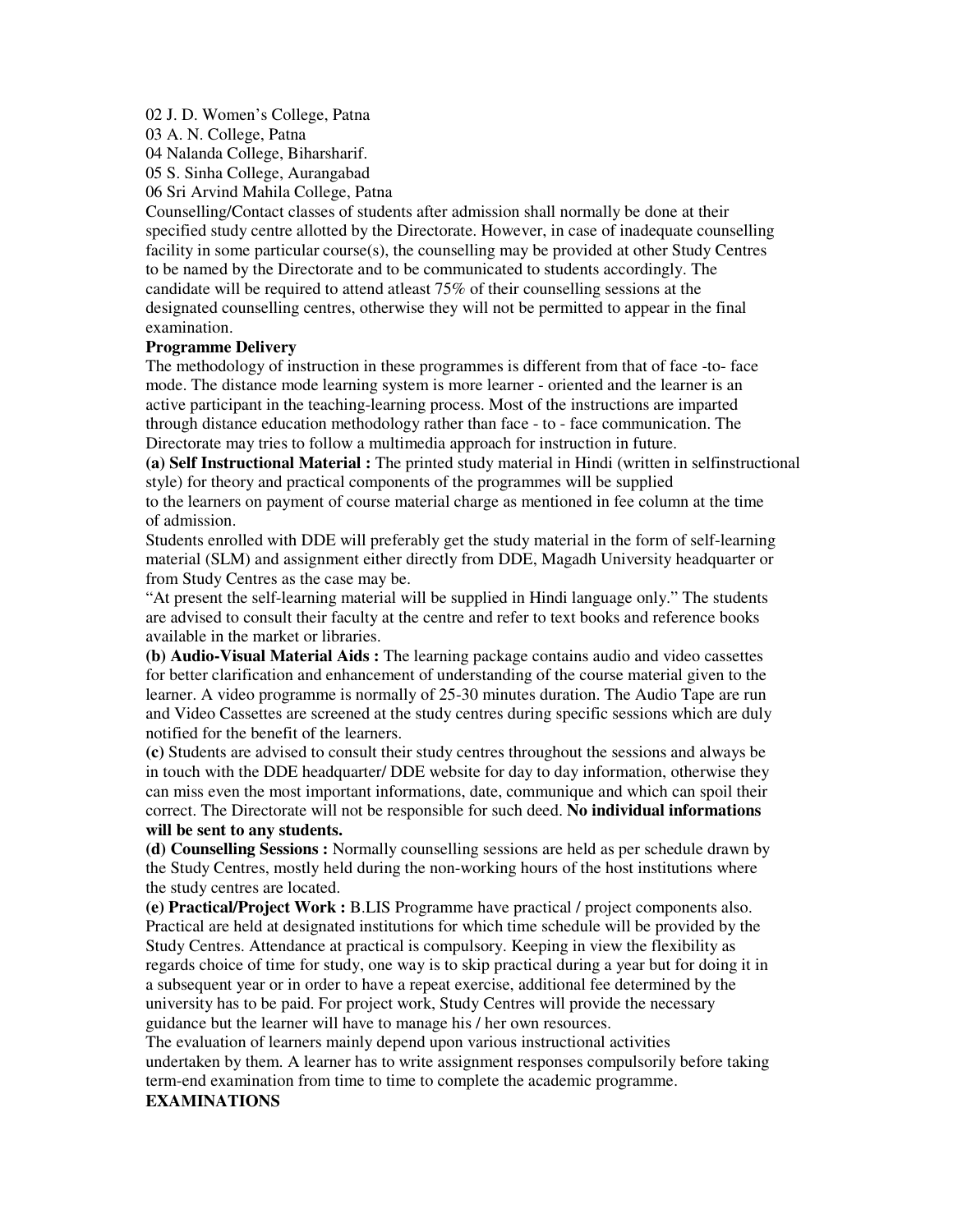1. As far as possible, year end examination will be started before the end of the session and result will be declared approximately within 45 days after the completion of examinations.

2. For any delay due to any unavoidable reason, candidates have to bear with University for the delay and no representation or claim will be entertained on account of this.

3. Please note that all examinations are to be conducted by Magadh University under its control and supervision.

# **Dispute, if any**

1. In case of any dispute, the decision of the Vice Chancellor or statutory bodies of Magadh University shall be final & binding on all parties.

2. For any matter the legal jurisdiction shall lie in Gaya court and / or Patna High Court only. **STUDENTS' SUPPORT SERVICE** 

## **1. Duration of Course**

The duration of course (BLIS Programme) shall be of one academic session of one year.

## **2. Delivery System**

The methodology of instruction in this programme shall be different from that of conventional courses. It will be more learner-oriented and the student would be an active participant in the teaching-learning process. Most of the Instruction will be imparted through distance rather than face-to-face communication. The University will follow a multimedia approach for instruction, it comprises:

*I. Printed Materials II. Audio-Visual Aids III. Counselling Session IV. Practical*  will include lecture-cum-discussion, counselling and practical classes as per the requirement.

#### **3. Conduct of Examination**

(i) The students are required to appear at the University examination at the end of each academic session from the date notified by the University offer depositing the required examination fee.

(ii) They have to appear at the assessment examination in each academic session carrying 20 marks in each subject. Assessment marks are awarded on the basis of overall performance.

(iii) They students have to submit a project report before filling examination forms at the end of the session. The project works shall be supervised by the teachers of the department. The works based on field studies and site visits are undertaken by the students as per decision of the department council.

(iv) The examination shall be conducted by the Magadh University which shall also finalise the date of examination, centre of examination and necessary fee for its conduct.

# **4. Course Curriculum**

Candidate for the Bachelor's Degree in Library and Information Science (BLIS) shall be examined in eight papers carrying 100 marks each. There shall be five theoretical papers (Written Examination) (*Theory-80, Assignment-20).*  Two practical papers and one Project work with Viva-voce examination. The duration of written examination shall be of three hours duration. In order to pass the examination, a candidate must obtain not less than  $45\%$  marks in  $(36 + 9)$  in aggregate, otherwise the candidate shall be deemed to have failed. The details of each paper are given below :

## **Paper Course Content Distribution of Marks**

Theory Assign. TOTAL

Paper-I Library and Society 80 + 20 100

Paper-II Management of Library & Information Centres 80 + 20 100

Paper-III Library Classification (Theory) 80 + 20 100

Paper-IV Library Cataloguing (Theory) 80 + 20 100